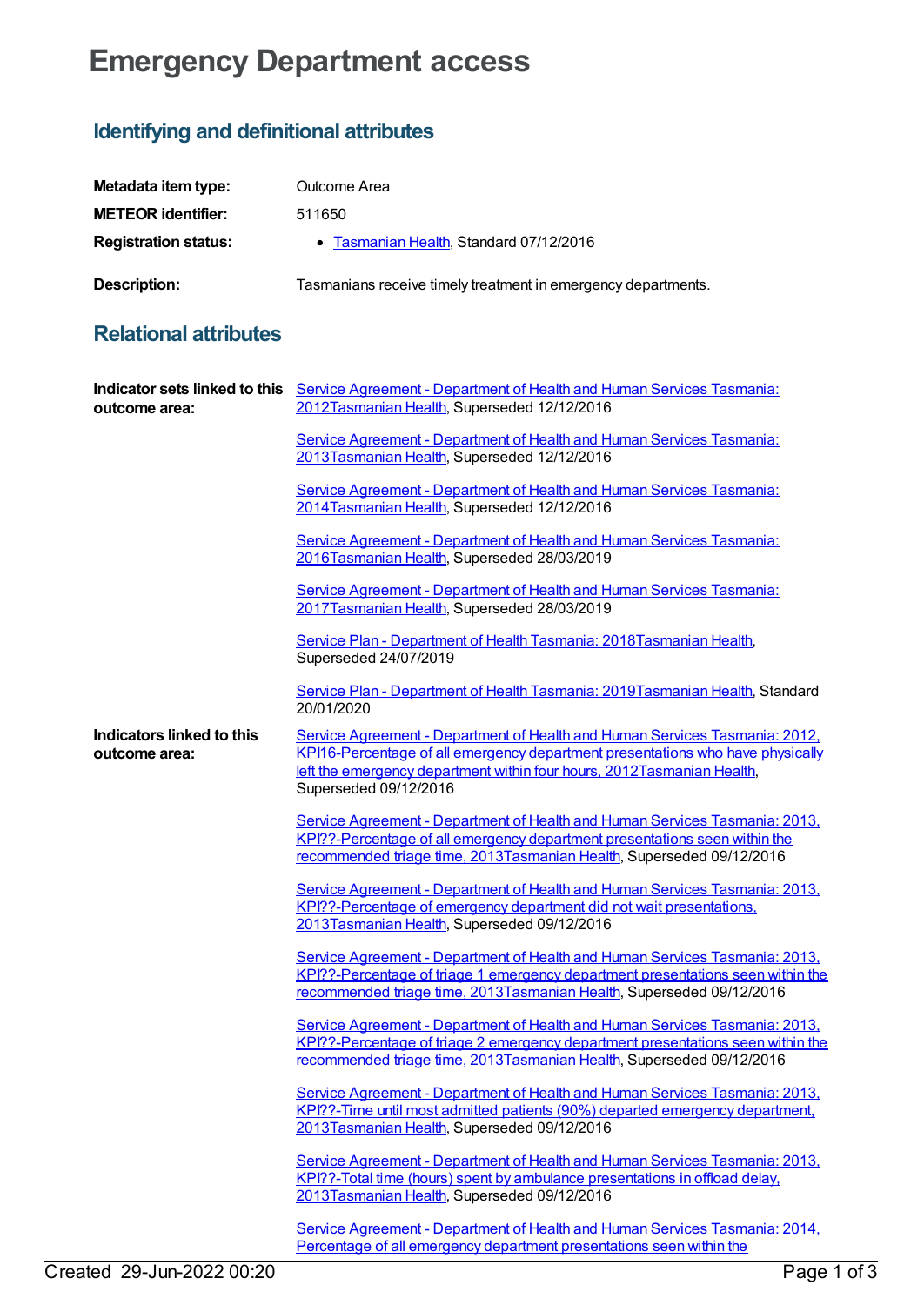recommended triage time, 2014[Tasmanian](https://meteor.aihw.gov.au/RegistrationAuthority/15) Health, Superseded 09/12/2016

Service Agreement - Department of Health and Human Services Tasmania: 2014, Percentage of emergency department did not wait presentations, [2014Tasmanian](https://meteor.aihw.gov.au/RegistrationAuthority/15) Health, Superseded 09/12/2016

Service Agreement - Department of Health and Human Services Tasmania: 2014, Percentage of patients with transfer of care completed within 15 and 30 minutes, [2014Tasmanian](https://meteor.aihw.gov.au/content/493696) Health, Superseded 09/12/2016

Service Agreement - Department of Health and Human Services Tasmania: 2014, Percentage of triage 1 emergency department presentations seen within the recommended triage time, [2014Tasmanian](https://meteor.aihw.gov.au/content/581459) Health, Superseded 09/12/2016

Service Agreement - Department of Health and Human Services Tasmania: 2014, Percentage of triage 2 emergency department presentations seen within the recommended triage time, [2014Tasmanian](https://meteor.aihw.gov.au/content/581474) Health, Superseded 09/12/2016

Service Agreement - Department of Health and Human Services Tasmania: 2014, Time until most admitted patients (90%) departed emergency department, [2014](https://meteor.aihw.gov.au/content/581519)[Tasmanian](https://meteor.aihw.gov.au/RegistrationAuthority/15) Health, Superseded 09/12/2016

Service Agreement - Department of Health and Human Services Tasmania: 2014, Total time (hours) spent by ambulance presentations in offload delay, [2014Tasmanian](https://meteor.aihw.gov.au/content/581525) Health, Superseded 09/12/2016

Service Agreement - Department of Health and Human Services Tasmania: 2016, ACC 1-2, Emergency Department , Percentage of triage 1 and all emergency department presentations seen within the recommended triage time, [2016Tasmanian](https://meteor.aihw.gov.au/content/645376) Health, Superseded 28/03/2019

Service Agreement - Department of Health and Human Services Tasmania: 2016, ACC3 - Emergency Department - Percentage of emergency department did not wait presentations, [2016Tasmanian](https://meteor.aihw.gov.au/content/645374) Health, Superseded 28/03/2019

Service Agreement - Department of Health and Human Services Tasmania: 2016, ACC4 - Emergency Department - Percentage of all emergency department patients with an ED length of stay less than 4 hours, [2016Tasmanian](https://meteor.aihw.gov.au/content/645371) Health, Superseded 28/03/2019

Service Agreement - Department of Health and Human Services Tasmania: 2016, ACC5 - Emergency Department - Percentage of emergency department patients admitted through the ED with an ED length of stay less than 8 hours, [2016Tasmanian](https://meteor.aihw.gov.au/content/645369) Health, Superseded 28/03/2019

Service Agreement - Department of Health and Human Services Tasmania: 2016, ACC6 - Emergency Department -Percentage of all emergency department patients with an ED length of stay less than 24 hours, [2016](https://meteor.aihw.gov.au/content/645359)[Tasmanian](https://meteor.aihw.gov.au/RegistrationAuthority/15) Health, Superseded 28/03/2019

Service Agreement - Department of Health and Human Services Tasmania: 2016, EFF3-4, Emergency Department, Total time (hours) spent by ambulance presentations in offload delay, [2016Tasmanian](https://meteor.aihw.gov.au/content/645378) Health, Superseded 28/03/2019

Service Agreement - Department of Health and Human Services Tasmania: 2017 ACC 1-2 - Emergency Department - Percentage of triage 1 and all emergency department presentations seen within the [recommended](https://meteor.aihw.gov.au/content/675844) triage time, 201[7Tasmanian](https://meteor.aihw.gov.au/RegistrationAuthority/15) Health, Superseded 28/03/2019

Service Agreement - Department of Health and Human Services Tasmania: 2017, ACC3 - Emergency Department - Percentage of emergency department did not wait presentations, [2017Tasmanian](https://meteor.aihw.gov.au/content/675847) Health, Superseded 28/03/2019

Service Agreement - Department of Health and Human Services Tasmania: 2017, ACC4 - Emergency Department - Percentage of all emergency department patients with an ED length of stay less than 4 hours, [2017](https://meteor.aihw.gov.au/content/675849)[Tasmanian](https://meteor.aihw.gov.au/RegistrationAuthority/15) Health, Superseded 28/03/2019

Service Agreement - [Department](https://meteor.aihw.gov.au/content/675856) of Health and Human Services Tasmania: 2017, ACC5 - Emergency Department - Percentage of emergency department patients admitted through the ED with an ED length of stay less than 8 hours,